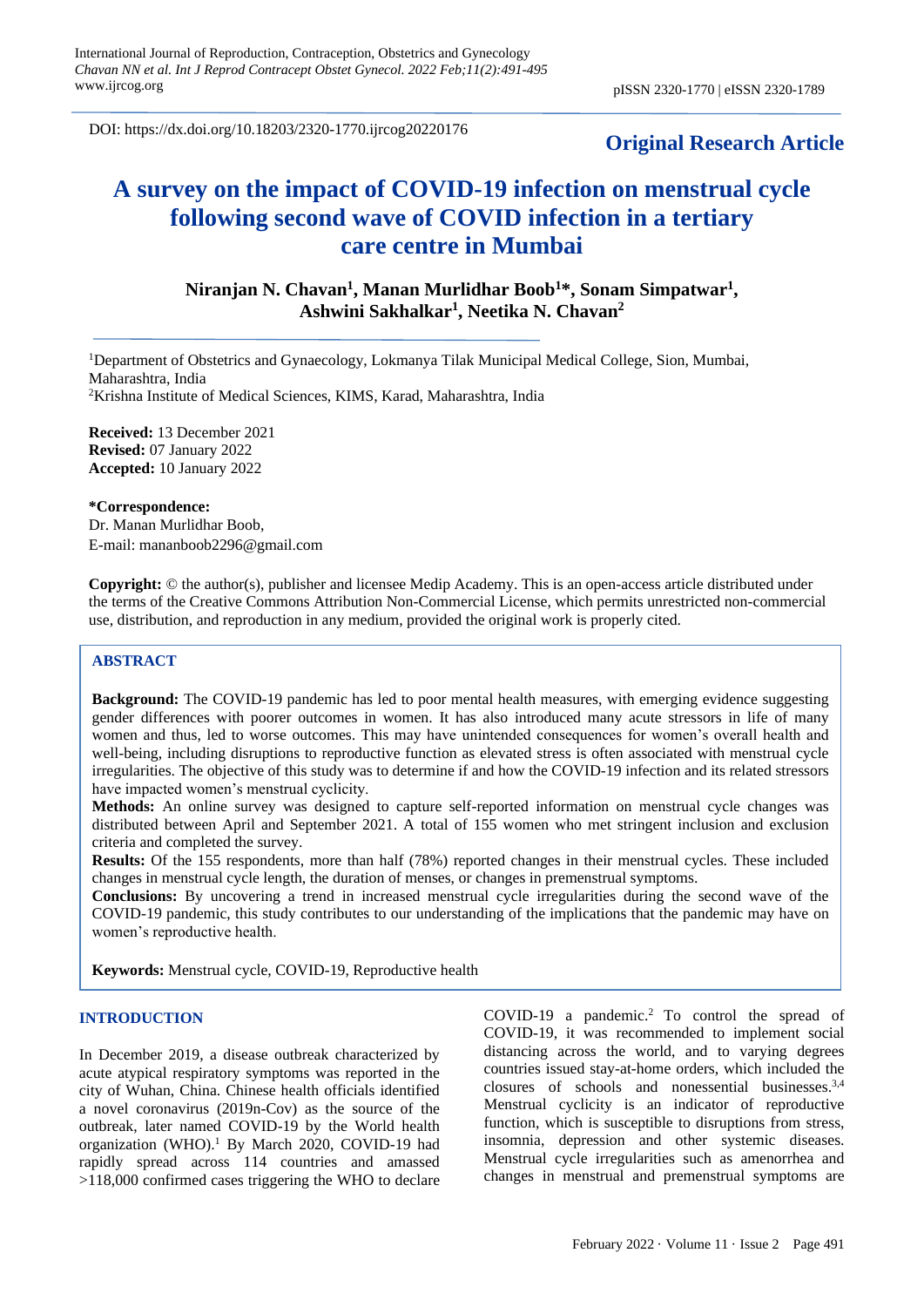often reported by women with mood disorders such as anxiety and depression, or by those facing acute life stressors.<sup>5-7</sup> The female reproductive system is subject to modulating influences of stress through the interconnected nature of the hypothalamic–pituitary– gonadal (HPG) and hypothalamic–adrenal axes. Similarly, various systemic diseases such as thyroid disorders, diabetes, hypertension, etc. and infections such as tuberculosis have an impact on menstrual cycle regularity. This study was conducted to assess whether there are any changes in menstrual cycle as self-reported by the participants. There have been multiple studies which suggest a significant change in menstrual patterns due to the COVID pandemic, however, none of them have assessed the relation between COVID-19 infection with changes in patterns of menstruation. Thus, this study aims to bridge this gap.

#### **METHODS**

An online survey conducted from Lokmanya Tilak Municipal Medical College and General Hospital, Mumbai over the period from 22 April 2021 to 24 September 2021. Data collection was done online. The survey was answered online by 155 COVID-19 infected patients. We developed a survey to assess self-reported changes in menstrual cyclicity both during and after COVID-19 infection in patients. The survey questions were internally validated by the investigators.

#### *Statistical analysis*

All the parameters were studied and analysed on the basis of percentages. As this was a purely observational study, all parameters were analysed using descriptive statistics i.e. percentages and proportions were calculated and no statistical test was applied.

#### *Validation of questionnaire*

Questionnaire was prepared in English on surveyheart.com and its content validity was assessed by two co-investigators and then sent to patients via WhatsApp, Gmail and social media. All answers were collected and results were prepared from given answers.

#### **RESULTS**

Maximum participants, 100(64.5%), were from age group of 18-25 years. Other age groups had the following participants 26-35 years, 40 (28.38%), 36-45 years, 10 (6.4%), 46-50 years, 5 (3.2%). Most of the participants were students, 120 (77%). About 30 (19%) were working women and the remaining were homemakers 5 (3.2%). Majority of the women, 120 (77%) in our survey were unmarried, whereas 25 (16%) women were married. The participating women most commonly had a normal BMI, 95 (61.3%). With 50 (32.3%) women being overweight, around 5 women (3.2%) each were underweight and obese. Around 75 women (48.4%) were graduates and about 35 (22.6%) women were post graduates.

Most of the women participating in the survey had regular menses, 110 (71%).











**Figure 3: Regularity of menses.**

About 29% (45) women reported irregularity in menses. Around 100 (91%) women were menstruating whilst having COVID-19 infection. Around 78 (78%) women of the ones who had menses while they were infected with COVID-19 virus had irregular menses and the remaining 22 (22%) women had regular menses. While around 99 (64%) women had irregularity in menses after the COVID-19 infection, only 56 (29%) women had regular menses. Majority of the women, 110 (71%) had no other co-morbid conditions contributing to the irregularity in menses. As most women were vaccinated, either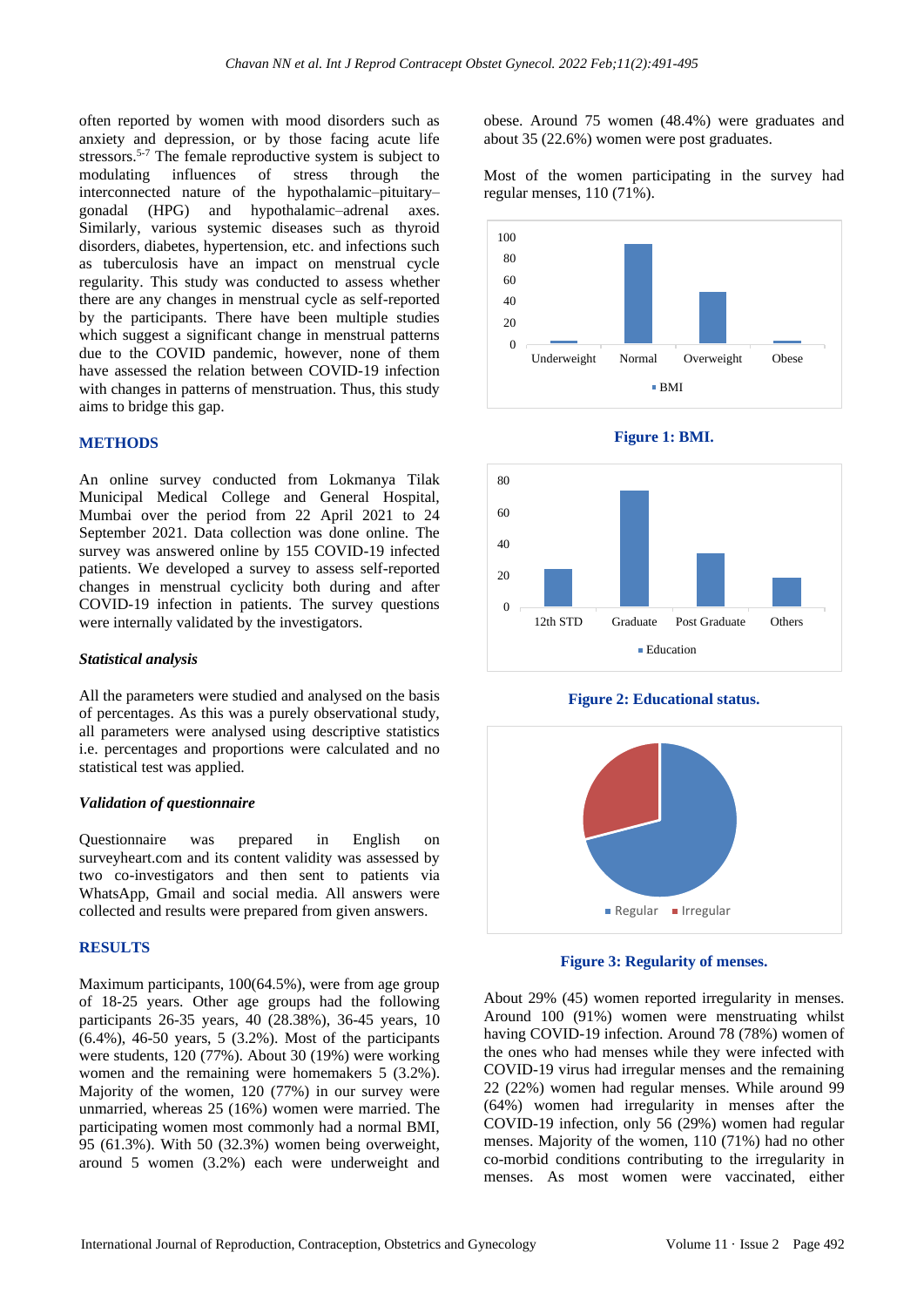completely or partially, they had either asymptomatic or mild form of COVID-19 infection. Only 5 (3%) women reported a severe form of infection. An overwhelming majority, 110 (71%), of the women were vaccinated with both doses of COVID vaccine. Whereas, about 35 (23%) women were partially vaccinated and 10 (6%) women had not received a single dose of the vaccine. Most women, 125 (81%) had received the COVISHIELD vaccine, whereas, about 20 (13%) received the COVAXIN vaccine. Only 10 (6%) women had received vaccines other than the above two.



**Figure 4: Did you get periods during COVID 19 infection?**



**Figure 5: Were your menses irregular during COVID-19 Infection?**



#### **Figure 6: Were your menses irregular after COVID-19 Infection?**

# **DISCUSSION**

The second wave of COVID-19 infection arrived in Mumbai in March 2021 and it was much quicker and faster spreading than the previous one. Around 4.5 million people were infected and about 89,000 lives were lost in Maharashtra state alone with Mumbai contributing about 10% to the death toll. The present study was an attempt to find any correlation between menstrual cycle regularity and the COVID-19 infection. This is one of the first studies to study the impact of COVID-19 infection on the menstrual regularity of women.



**Figure 7: Do you have any underlying CO-MORBID condition(s)?**



**Figure 8: What was the severity of COVID-19 infection you had?**



# **Figure 9: What is your COVID-19 Vaccination status?**

It is well known that acute life stressors may cause women to experience irregularities in menstrual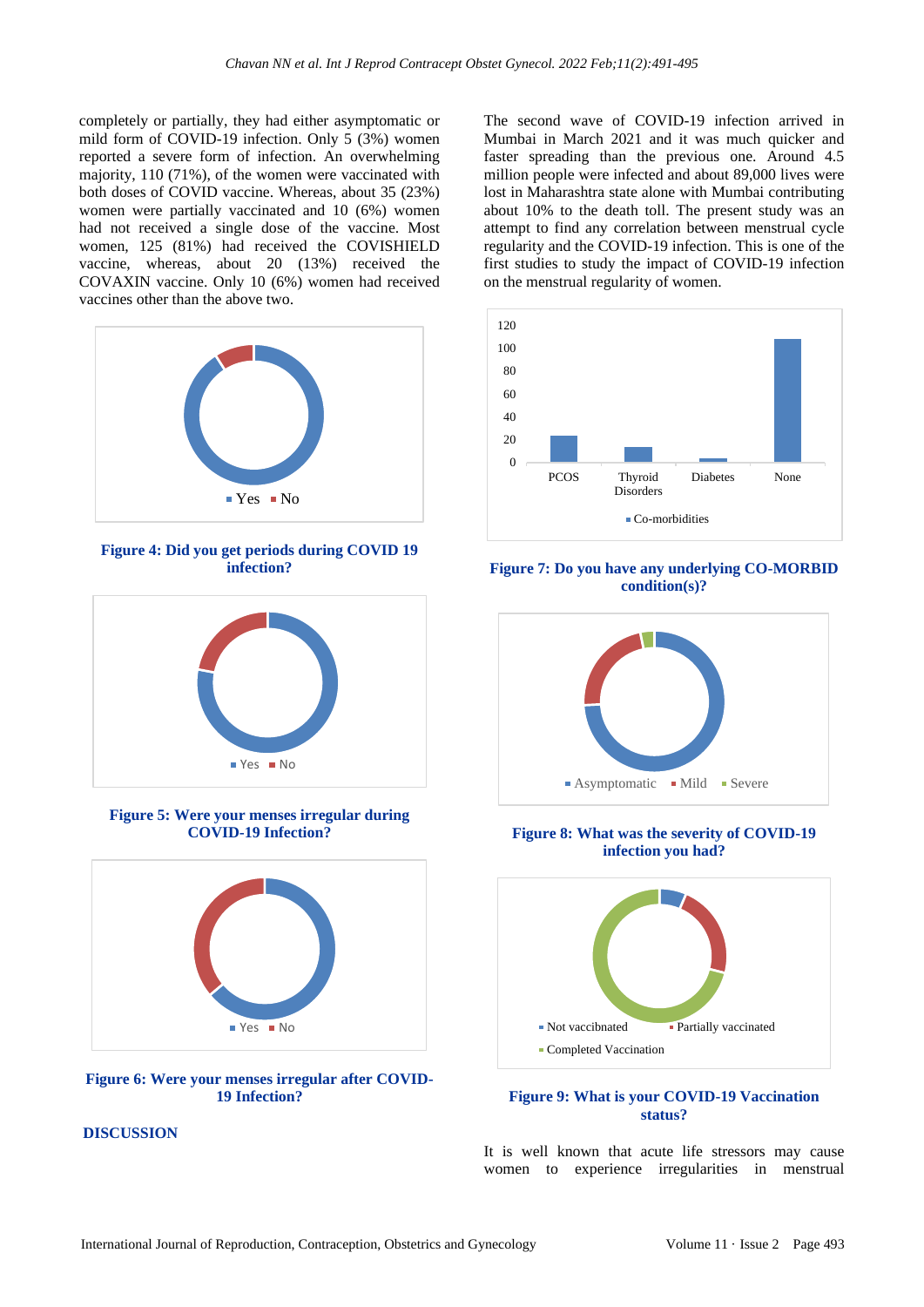cyclicity.13-16 Previous studies also suggest that while being infected with COVID-19 is an acutely stressful situation, even among women who did not report significant stress related to the COVID-19 infection, alterations in menstrual cyclicity were common. <sup>17</sup> Thus, COVID-19 infection, independently, may also cause changes in menstrual cycle. Further studies are required to evaluate this possible correlation. Most women reported menstrual irregularity after the infection with COVID-19 rather than during the infection. Majority of the women in our study had a mild form of disease and a majority of them were immunised. Thus, our study confirms the finding that, it is possible that a SARS-CoV-2 vaccine could reduce severity of disease. <sup>8</sup> There was no discernible association between disease severity and menstrual cycle irregularity in this particular study. The COVID-19 infection might have impact on the menstrual regularity in women irrespective of the associated stressors and thus, needs consideration.



# **Figure 10: Which COVID-19 vaccine have you received?**

#### *Limitations*

Limitations of this study include it being an online survey-based study with self-reported changes in menstrual cycle and no objective scale was used. Larger studies are required to validate our findings. There may be confounders such as increase in stress, hospitalisation as well as other disease pathology and comorbidities which might affect the outcomes of this study.

#### **CONCLUSION**

This study suggests that there may be significant changes in the menstrual cycle which are associated with COVID-19 infection. As most of the subjects were vaccinated, the severity of the disease reported by them was possibly lesser, which confirms findings from other studies<sup>8</sup>. Further studies with larger sample size and objective scales are required to confirm this finding.

*Funding: No funding sources Conflict of interest: None declared Ethical approval: The study was approved by the Institutional Ethics Committee*

#### **REFERENCES**

- 1. Coronaviridae study group of the international committee on taxonomy of viruses. The species severe acute respiratory syndrome-related coronavirus: Classifying 2019-ncov and naming it sars-cov-2. Nat Microbiol. 2020;5:536-44.
- 2. WHO director-general's opening remarks at the media briefing on COVID-19-11 march 2020. Available at: https://www.who.int/director-general/ speeches/detail/who-director-general-s-openingremarks-at- the-media-briefing-on-COVID-19-11 march-2020. Accessed on 1 July 2020.
- 3. Moreland A, Herlihy C, Tynan MA. Timing of state and territorial COVID-19 stay-at-home orders and changes in population movement-United States, March 1-May 31, 2020. MMWR Morb Mortal Wkly Rep. 2020;69:1198-203.
- 4. WHO coronavirus disease (COVID-19) dashboard. Available at: https://covid19.who.int. Published 2021. Accessed on 20 November 2020.
- 5. Marroquin B, Vine V, Morgan R. Mental health during the COVID-19 pandemic: Effects of stay-athome policies, social distancing behavior, and social resources. Psychiatry Res. 2020;293:113419.
- 6. Tull MT, Edmonds KA, Scamaldo KM, Richmond JR, Rose JP, Gratz KL. Psychological outcomes associated with stay-at-home orders and the perceived impact of COVID-19 on daily life. Psychiatry Res. 2020;289:113098.
- 7. Salari N, Hosseinian-Far A, Jalali R. Prevalence of stress, anxiety, depression among the general population during the COVID-19 pandemic: A systematic review and meta-analysis. Global Health. 2020;16:57.
- 8. Hodgson SH, Mansatta K, Mallett G, Harris V, Emary KRW, Pollard AJ. What defines an efficacious COVID-19 vaccine? A review of the challenges assessing the clinical efficacy of vaccines against SARS-CoV-2. Lancet Infect Dis. 2021;21(2): e26-35.
- 9. Ozimek N, Velez K, Anvari H, Butler L, Goldman KN, Woitowich NC. Impact of stress on menstrual cyclicity during the COVID-19 pandemic: a survey study. J Women's Heal. 2021;2(5):1-7.
- 10. Takmaz T, Gundogmus I, Okten SB, Gunduz A. The impact of COVID-19-related mental health issues on menstrual cycle characteristics of female healthcare providers. J Obstet Gynaecol Res. 2021;47(9):3241- 9.
- 11. Demir O, Sal H, Comba C. Triangle of COVID, anxiety and menstrual cycle. J Obstet Gynaecol (Lahore). 2021;41(8):1257-61.
- 12. Male V. Menstrual changes after COVID-19 vaccination. BMJ. 2021;374:1-2.
- 13. Reese MA, Usta J, Gupta J, Ettinger AS. Assessment of reproductive health and violence against women among displaced Syrians in Lebanon. BMC Womens Health. 2014;14:25.